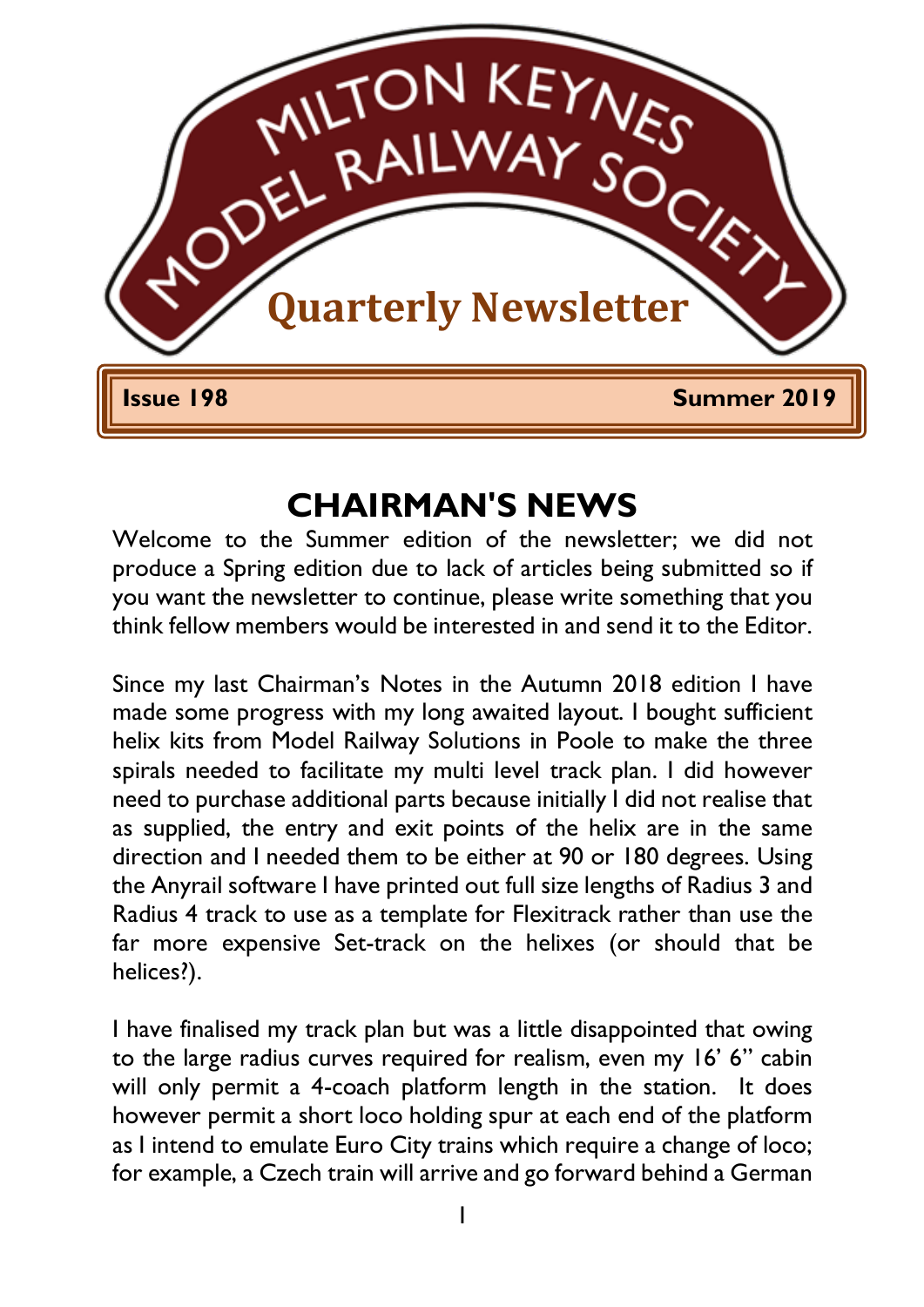loco and vice versa. The spurs allow relevant locos to be stabled in readiness as they are in real situations at Nürnburg.

The layout is to be called Lindorf Neustadt – Dorf being the German word for village and Neustadt meaning New Town. Lindorf is an anagram of Linford where I live, which itself is the new part of the original Great Linford village. The station building will be a replica of Neustadt Weinstrasse, from the Faller range, which runs to over 2000 parts and features a modern all glass footbridge with lifts. After a trial run with a Czech-made point motor, which although very neat, I have decided to use the DCC Concepts surface mounted motors in the fiddle yard as the Czech ones seem to be in short supply and their long-term reliability is unknown.

Now several days after beginning these notes I have taken delivery of the motors and modified the Peco live frog points ready for installation. Each DCC Concepts point controller activates two points and changes frog polarity automatically. It will also drive LED's and has provision for switched rather than DCC operation if required.

Although progress is rather slow as Grandson minding twice a week is not conducive to layout building, I hope to have trains running before publication of the next Newsletter

Chris Hughes Chairman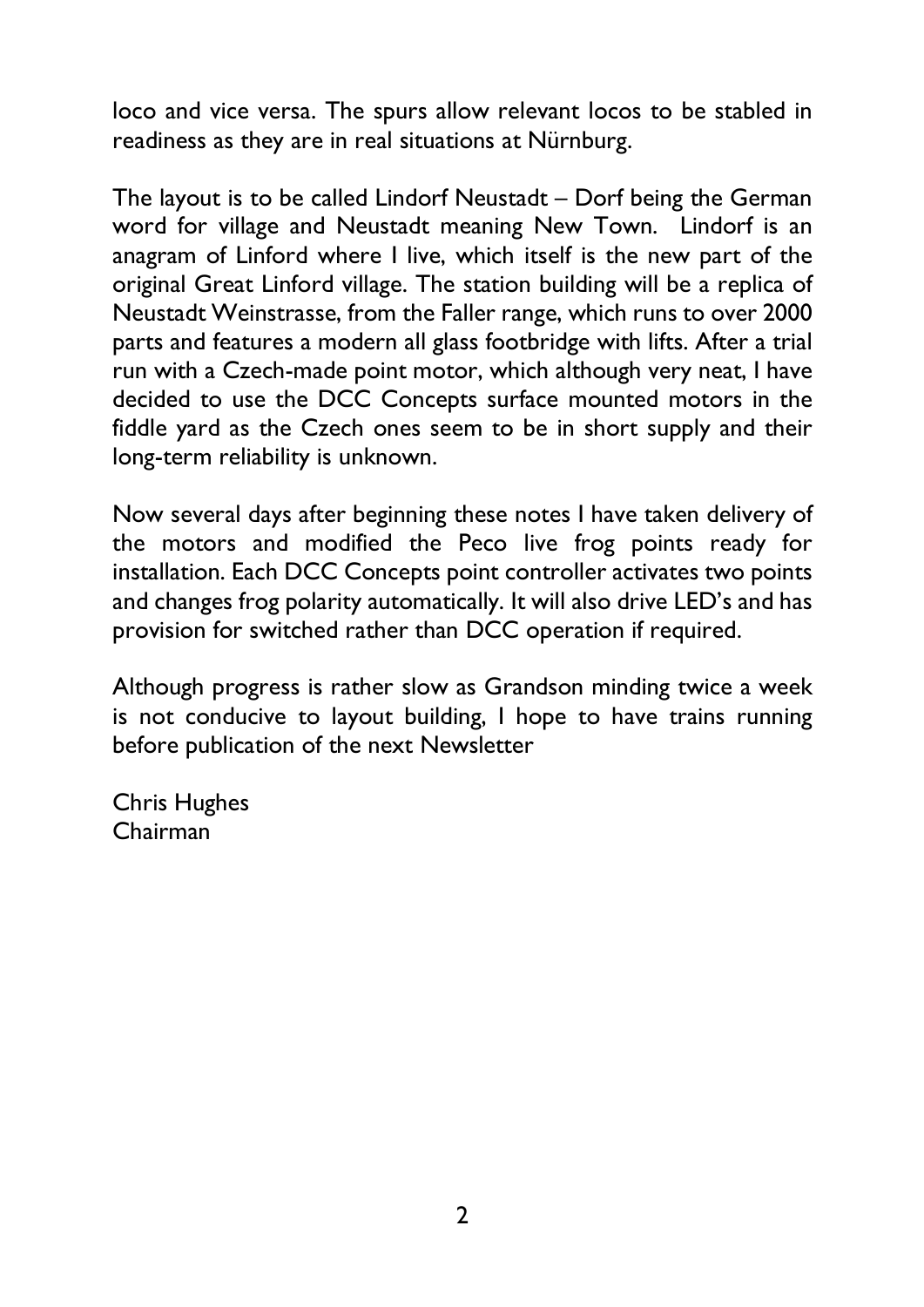## **Club News**

The downside of a financially successful exhibition is the requirement to pay 20% Corporation Tax on the profits. Since we became a limited company we have paid substantial amounts of tax on these profits to HMRC despite everyone claiming for their stewarding time and travel expenses.

It appears, however, there is a way to remove this tax liability and following helpful advice from Paul Jones of the Warley Club your Committee has decided to follow the Warley model and separate the exhibition from the day-to-day running of the Club. MKMRS did in fact have a separate exhibition account up until the mid 1990's when we stopped holding regular exhibitions.

Following changes to legislation regarding charities, there is now something called a Charitable Incorporated Organisation (CIO) for which we are eligible to become. As this seems a sensible way forward to maximise the clubs' income, it is intended to establish Milton Keynes Model Railway Trust with a target date of 1<sup>st</sup> October 2019 to coincide with our current financial year end.

Once established part of our existing bank balance will be transferred over to the Trust and the remainder left in MKMRS Ltd for upfront exhibition expenditure such as hotel accommodation, publicity, table and venue hire. Any surplus from future exhibitions will be transferred to the Trust as a donation thus negating the liability to pay corporation tax and the need to complete our own expense forms.

Membership fees will be paid into the Trust's bank account to fund premises rent, layout construction and general expenses as now.

The existing Directors of MKMRS Ltd are also permitted to be Trustees of MKMRS Trust and there may be a need for professional audit of the Trust's accounts but other than this it will be more or less business as usual.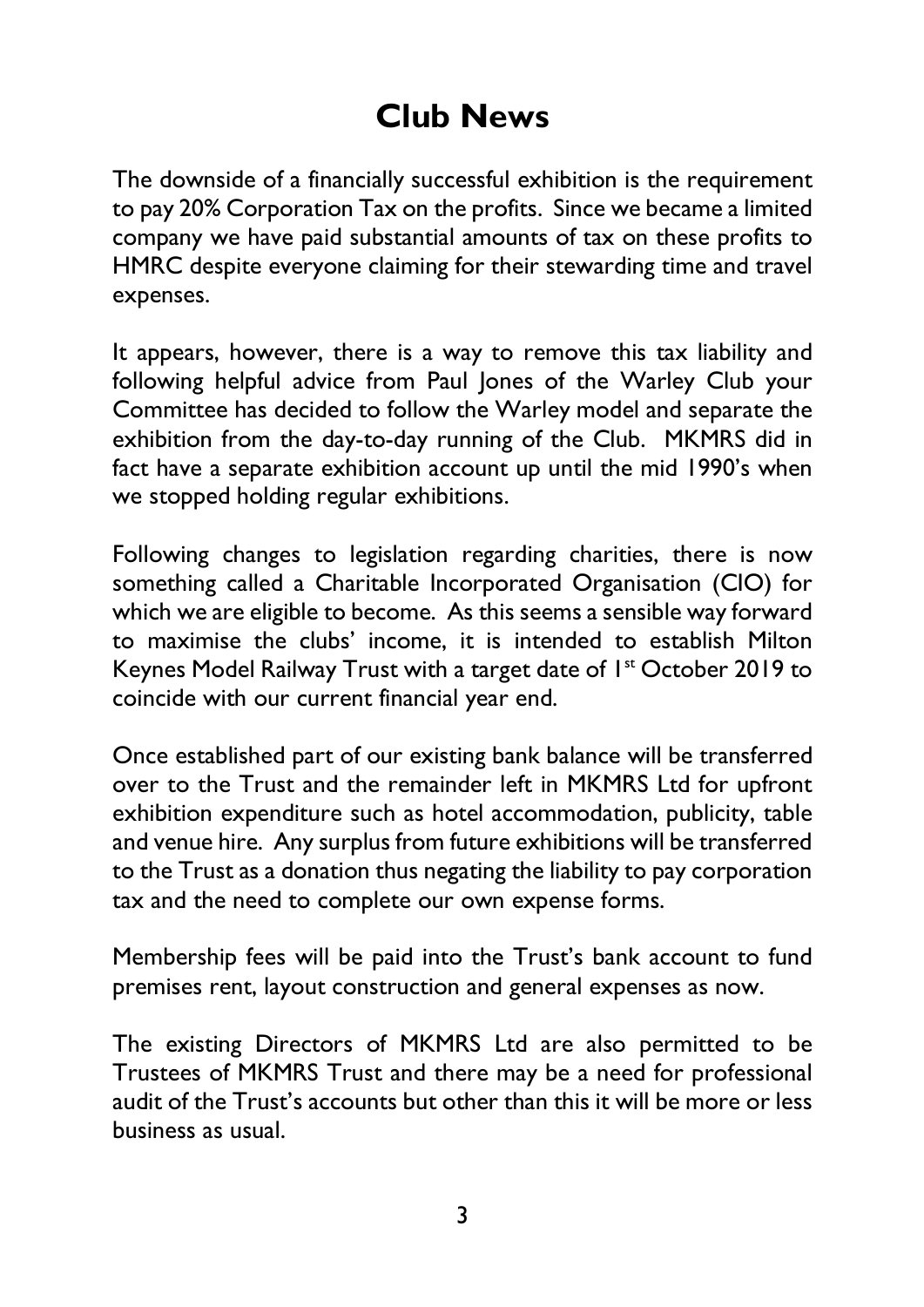## **Making a Scene last Christmas**

"At the Bedford Vintage Train Group meeting on 12th December Tim Byrne, Terry Silver and Dennis Lovett decided to bring some Christmas cheer to the gathering (along with considerable Christmas noise!). We were aided and abetted by Roger White who brought along his own Christmas set. Some of the Christmas trains owned by Dennis that we used at Bletchley Park several years ago – Kenn Ranns and John Hatton used to come up with something seasonal each December – were pulled out of storage, tested and put back into traffic. Others were supplied by Tim.



Most of the attendees appreciated our efforts on the floor of the stage. If we get invited back next year, we will be sourcing even more Christmas themed trains to entertain them!!

Have we created a new group within MKMRS – Tacky Trains? We were asked many times who made them and where they could be obtained. The answer to the first was just about every Chinese toy factory and for the second, Bargain stores, garden centres and cheap shops! Two sheets created the alpine scene which were draped over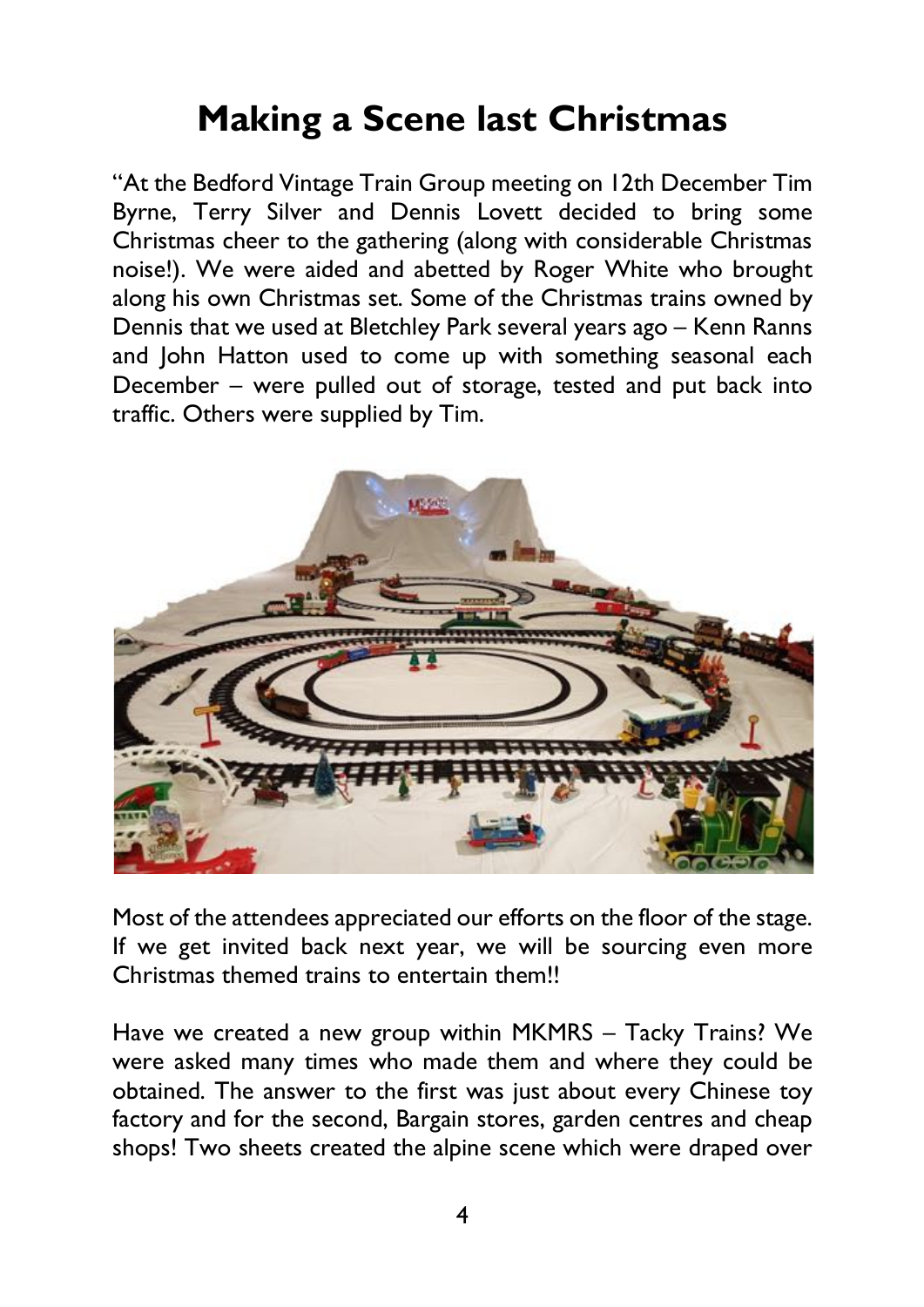three chairs. We will need more sheets if we do it again. We even had a Postman Pat train delivering Christmas Cards!

Setting up was stressful as we worked against the clock and none of us had done it before! We however, scraped home with seconds to spare and set the trains off in fine style. We had to request a couple of minutes to turn them all off before Roger gathered the assembly together for the notices and to wish everyone a Merry Christmas.

Unlike some exhibition layouts there was lots of movement and plenty of non-digital sound. One attendee requested we play Silent Night on them all!!!"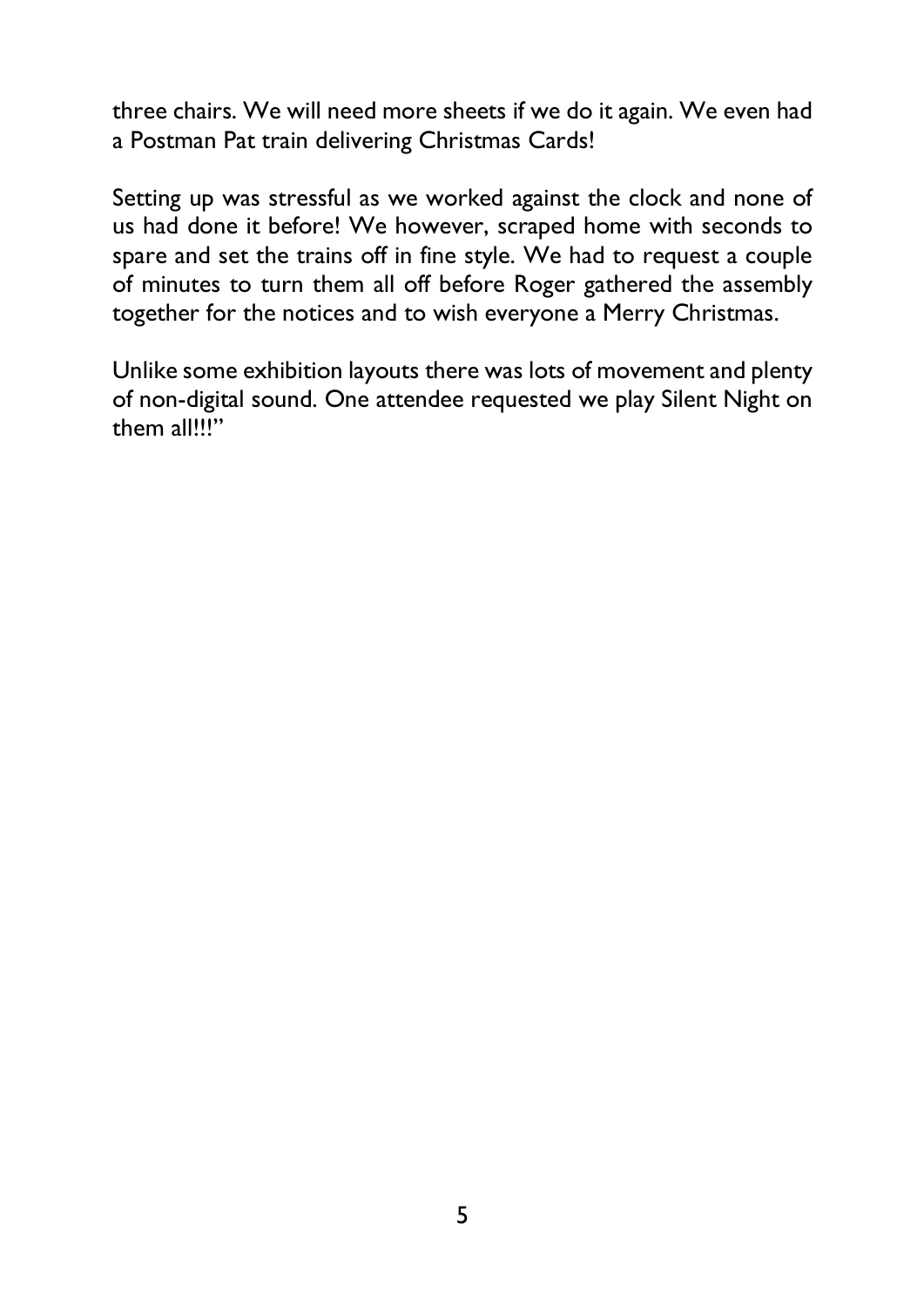### **A station with no passengers closes Dennis Lovett makes the journey North to become a station's only passenger.**

On December 8<sup>th</sup>, ScotRail services ceased to call at IBM, a small station on the Wemyss Bay line some 25 miles west of Glasgow Central. The station sits between Inverkip and Branchton.



The station then known as IBM halt opened on  $9<sup>th</sup>$  May

1978, five years later it lost its halt suffix. It was opened to serve a large industrial complex in Spango Valley, where IBM (International Business Machines)



employed 4,000 people. The Spango is a burn in Scotland and would be a river south of the Border.

Many travelled to and from work by train as did many visitors. Passenger usage figures in recent years have declined as the site closed.



Half of the buildings were demolished as early as 2009 and the site completely

closed in 2017 after attempts to turn it into a business park



failed. The last IBM employees left in October 2016.

The station was not initially open to anyone but those visiting or working at the site, access was controlled by a security gate and security staff in their sentry box!

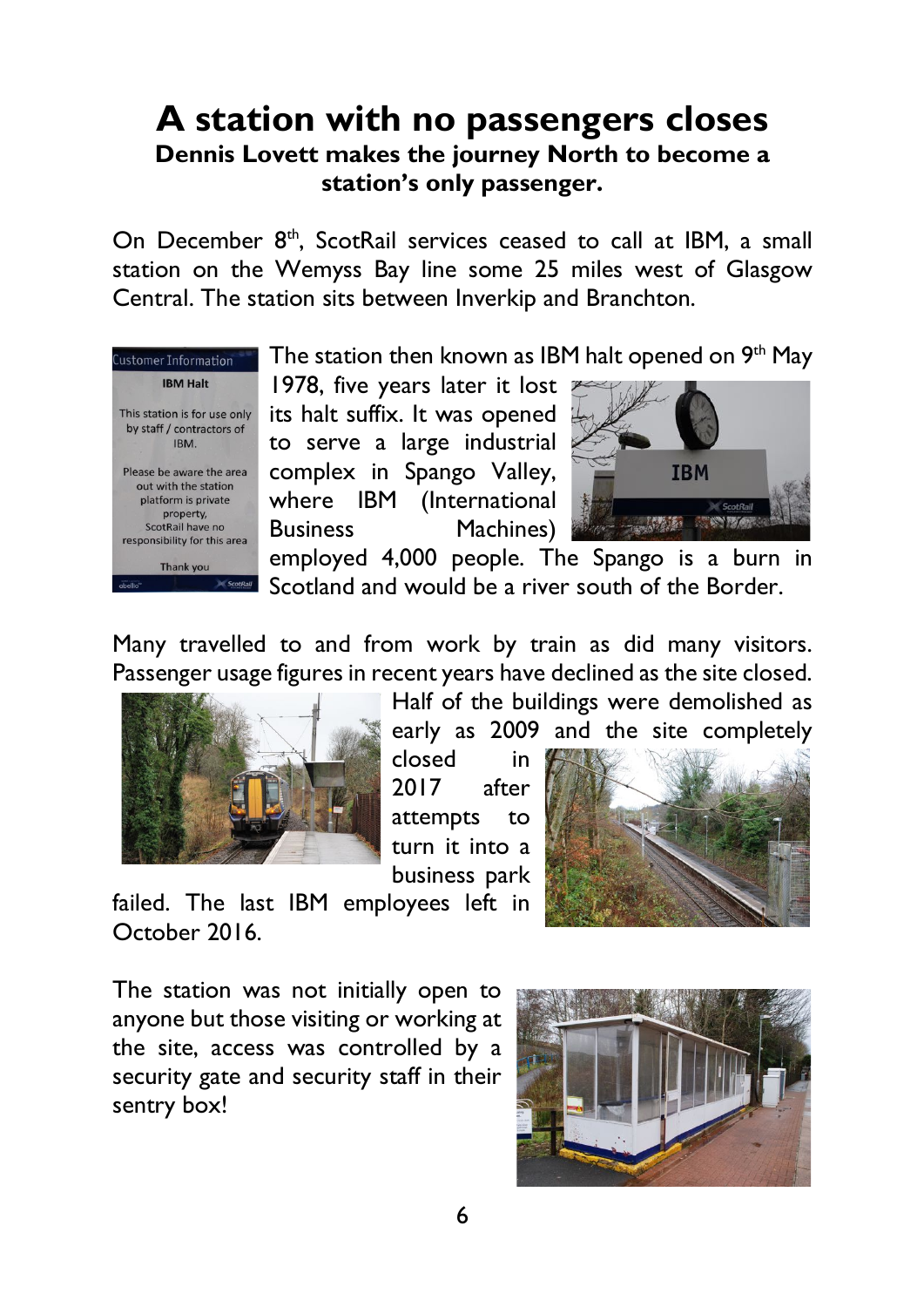The official user figures clearly illustrate the decline over what is a relatively short period.

|                | 2012/13 0.123 million passenger journeys per year |
|----------------|---------------------------------------------------|
| 2013/14 71,128 |                                                   |
| 2014/15 47,376 |                                                   |
| 2015/16 22.016 |                                                   |
| 2016/17 6,032  |                                                   |
|                |                                                   |

The site is now bereft of any structures and only the former floor indicated where once IBM stood. With trees now starting to take root it may not be for long. This has attracted some anti-social behaviour. Until such time as the site is redeveloped (if at all) then the station has seen its last train.



Fortunately, I visited it (needless to say, I was the only passenger) on 29<sup>th</sup> November, the rain managed to stop lashing down to allow me to record it for posterity before I re-joined the returning train from Wemyss Bay. Once again, the rain returned and the journey back



to Milton Keynes was delayed by the weather causing havoc with flooding and wind howling against the catenary causing speed restrictions to be enforced.

I understand that the access to and from the station has now been closed off and unless any significant development takes place – then it is likely the last ever train has called there. It certainly has for the time being!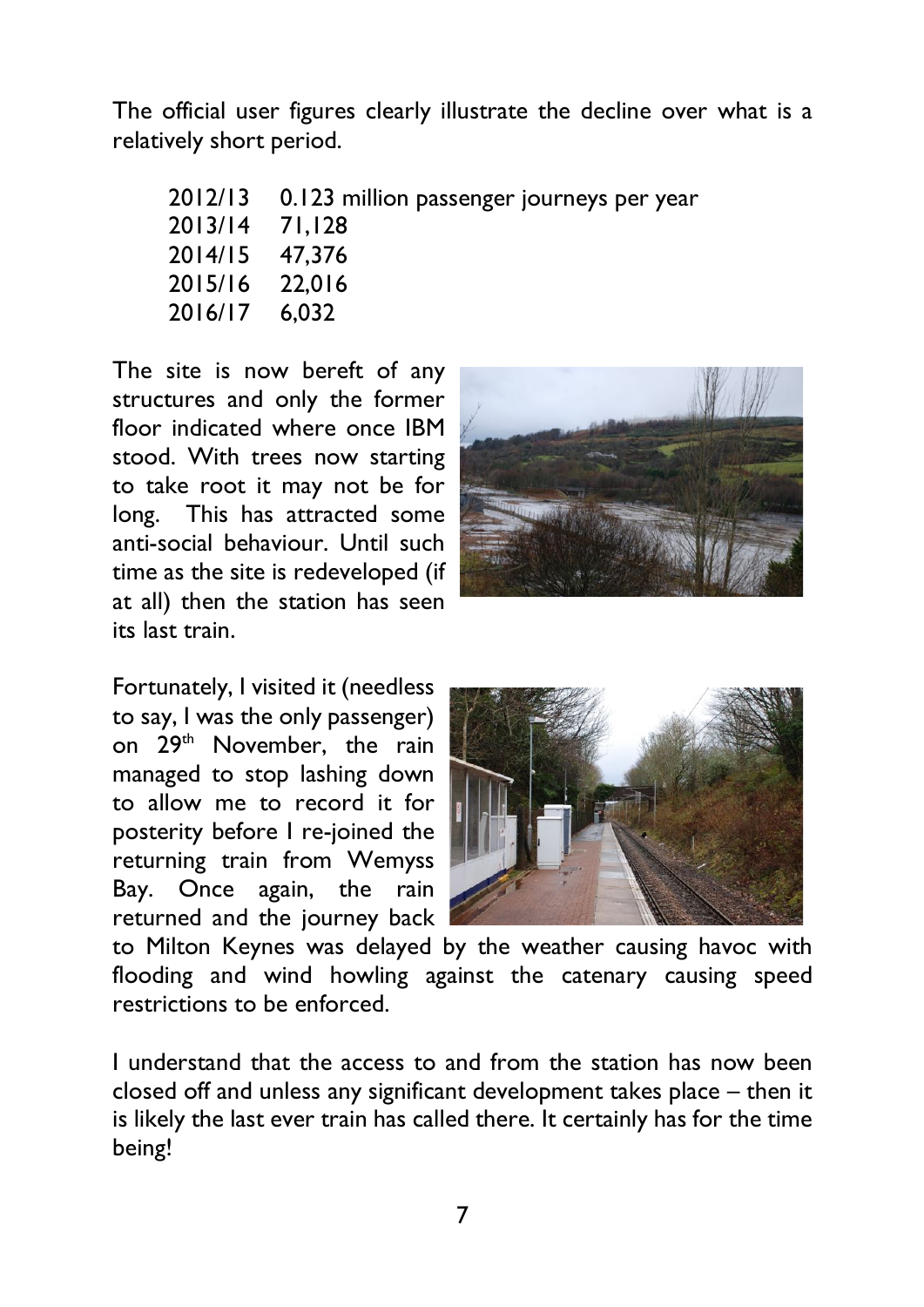# **The Advent of Digital Railways in the MKMRS. By Bernard Worden**

It all started in mid 2003, I was dabbling in "0" gauge at that time having built a couple of Clan locomotives from kits, when I came across an advert for an American 4-6-0 loco with DCC and sound at a very competitive price.

It just so happened that my daughter and her husband were visiting his uncle in California for a holiday and I asked her to see if she could purchase this loco for me knowing nothing about Digital Control.

Armed with the cut out leaflet of the loco my daughter went to The Original Whistle Stop Inc. shop in Pasadena, California. This store is reputed to be the oldest model railway shop in America.

Presenting the leaflet to the shop assistant my daughter was informed that the loco was not available for another 3/4 months and had to be pre ordered.

However, after some questioning by the assistant it was established that I was running mainly "00" (HO) gauge models at home. The assistant said he could convert a 4-6-0 HO loco of the same model to DCC with sound and could my daughter call back in 8/10 day's time to collect the model.

Returning to the shop my daughter was shown the converted model but the assistant was reluctant to sell it as he did not like the performance and said your father would probably not like it and it would be too much to return it if anything went wrong.

He did however offer my daughter another loco at a reduced cost which after a number of texts I accepted the loco offered had been voted the best overall model in America for 2003/4 being a 4-6-4 JIE Hudson by Broadway Industries Limited complete with sound and DCC capable of operating in analogue or digital.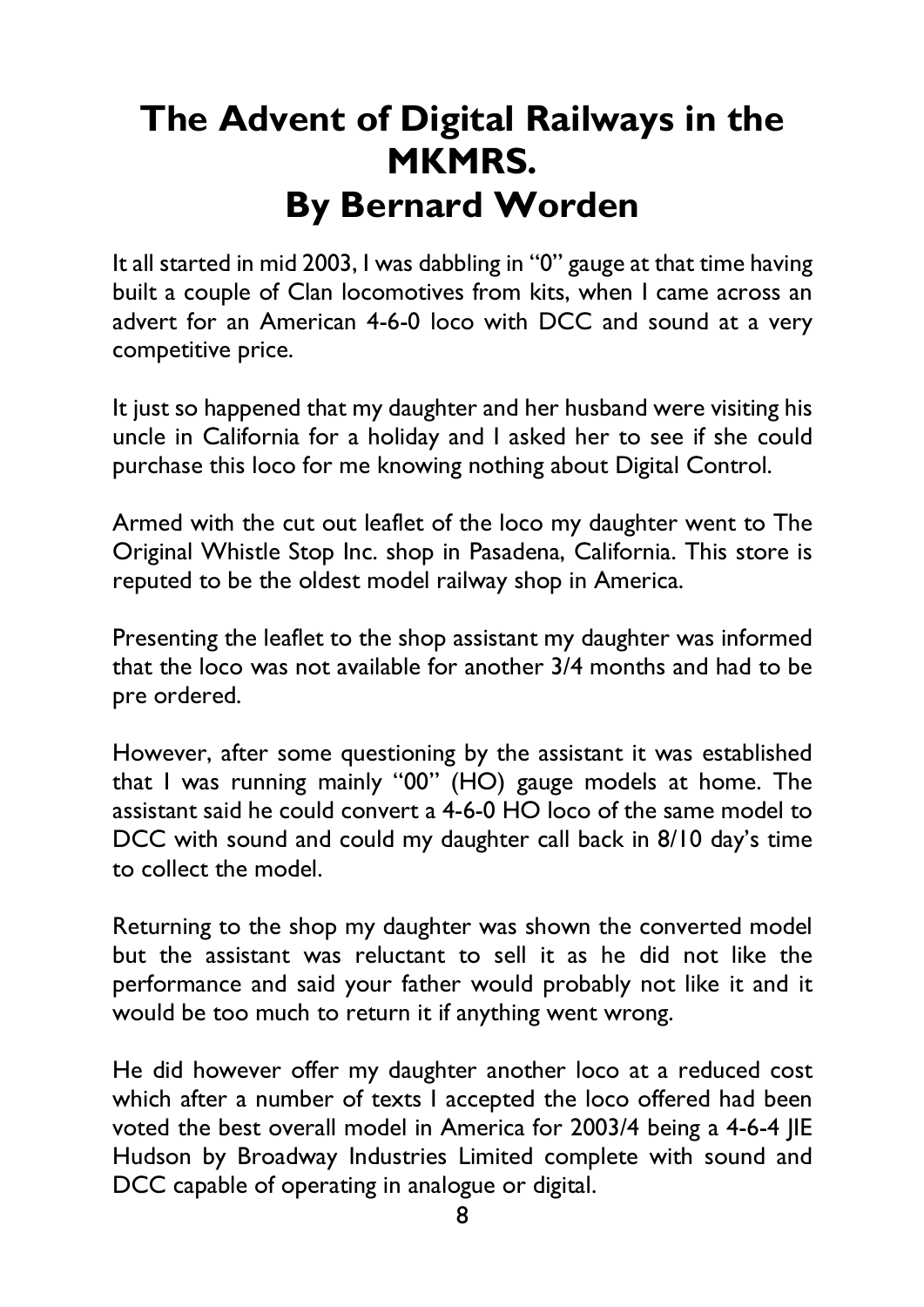This technology was completely alien to me but with the help of Gareth Homersley, who knew a little more about DCC we set about compiling a proposal to build a layout to run digital models, after much deliberation by the Club's Committee the proposal was accepted.

Building was started in earnest in one of the rooms at Bletchley Park using redundant 18mm thick plywood provide by another club member, re-usable standard code 100 track was used and club members had to provide their own digital equipment to operate the layout. By the time of the basic layout construction was completed a number of club members had converted to DCC and gradually other people joined the club in order to run their models.

Eventually, a second layout was built because the initial one was now of insufficient capacity to accommodate the number of members now running digital models.

This second layout was more accommodating and it was installed in another room adjacent to the initial layout which had been cannibalised for as many parts to reduce costs.

Again, space was a factor in the second room, there not being enough for more than three members at any one time.

A request to move out of this second location into one of the larger rooms at Bletchley Park, with ample space was granted and a twelvefoot extension was made for the layout when it went out on the Exhibition circuit.

The layout moved with the club to Barton Road and performed reasonably well in the climatic condition of the premises for the threeyear tenancy, eventually being purchased by a club member.

From being introduced in 2003/4 the acceptance and use of digital control in the club has outstripped all conception that it was a passing fancy and would not last. So much for history.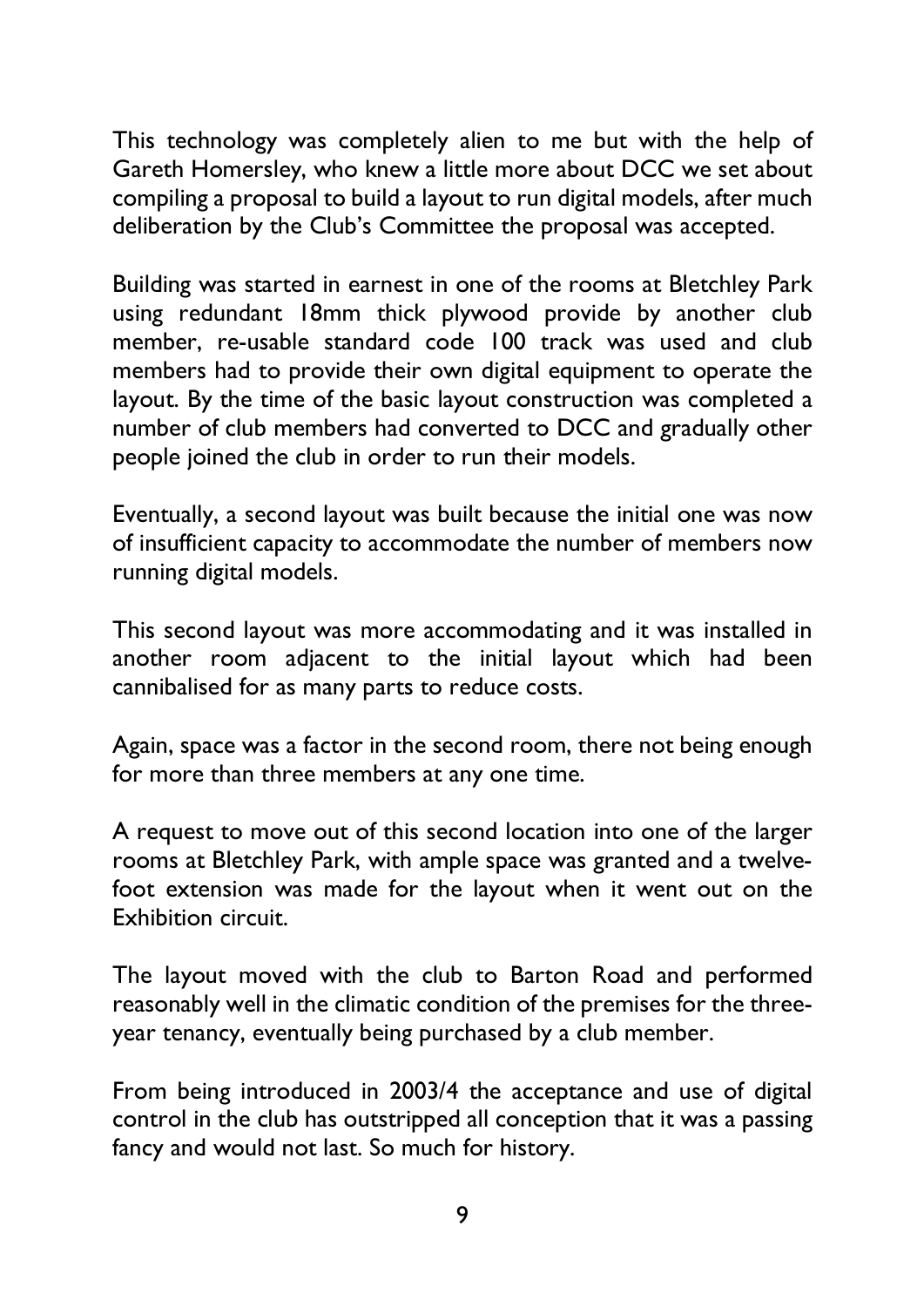#### **Ceynix - Scale Model Railway Trees**



30% discount on all trees for MKMRS members, email or at shows just produce your membership card when you see me at an exhibition.

**Contact Details** 020 8864 6596 Jacqui@railwaytrees.co.uk www.railwaytrees.co.uk

### **Member Updates**

Please join us in welcoming the following new members to the club. If you see them in the clubroom please introduce yourself.



James Woodley Paul Wright Peter Youlton